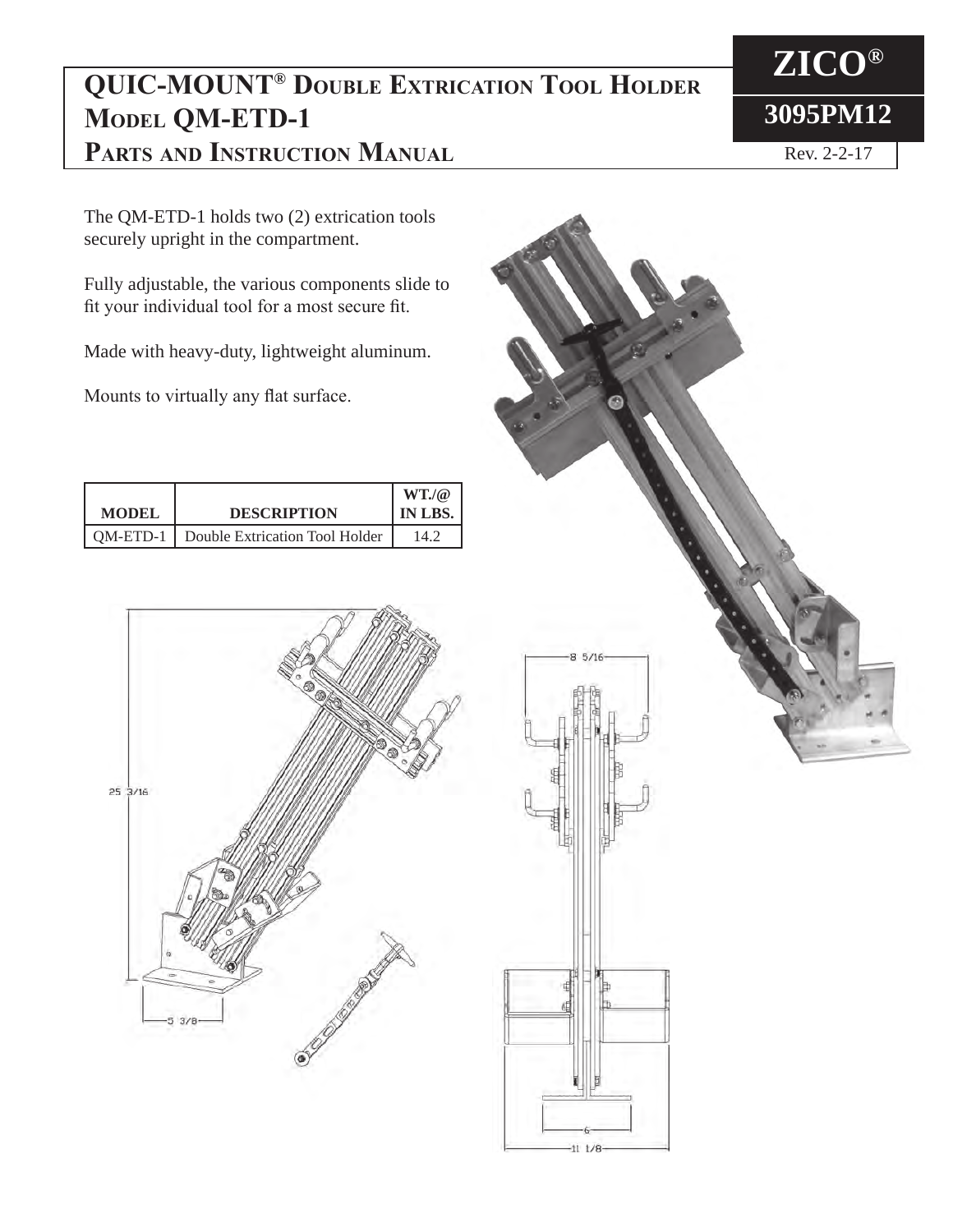

| <b>ITEM#</b>   | PART#        | <b>DESCRIPTION</b>                       | QTY.           |
|----------------|--------------|------------------------------------------|----------------|
| 1              | 3095-246-101 | <b>QMT-ETD Hanging Post</b>              | $\overline{4}$ |
| $\overline{2}$ | 3095-246-103 | <b>QM-ETD Hang Bracket</b>               | $\overline{4}$ |
| 3              | 3095-246-105 | QM-ETD Spacer Plate                      | $\overline{2}$ |
| $\overline{4}$ | 3095-246-107 | <b>QM-ETD Channel Short</b>              | $\mathfrak{2}$ |
| 5              | 3095-246-109 | <b>QM-ETD Channel Long</b>               | $\overline{4}$ |
| 6              | 3095-246-111 | <b>QM-ETD Base Angle</b>                 | $\overline{2}$ |
| 7              | 3095-239-103 | Hanging Angle Univ.                      | $\overline{4}$ |
| 8              | 9010-102524  | 1/4-20 x 1.5" Hex Bolt ZPS               | 10             |
| 9              | 9014-112500  | 1/4" Washer ZPS                          | 20             |
| 10             | 9013-172501  | 1/4-20 Low-Profile Nylock Nut            | 10             |
| 11             | 9010-343116  | 5/16-18 x 1" Sq Bolt ZPS                 | 8              |
| 12             | 9014-183100  | 5/16" Washer ZPS - Grade 8               | 20             |
| 13             | 9013-173100  | 5/16-18 Nut Nyloc                        | 20             |
| 14             | 9010-343120  | 5/16-18 x 1.25" Sq Bolt ZPS              | 8              |
| 15             | 9010-343112  | 5/16-18 x .75" Sq Bolt ZPS               | $\overline{4}$ |
| 16             | 9013-373700  | 3/8-16 Serrated Flanged Nut              | 8              |
| 17             | 3095-215-109 | <b>Strap Handle</b>                      | $\mathfrak{2}$ |
| 18             | 3095-215-107 | <b>EPDM Rubber Strap</b>                 | $\overline{2}$ |
| 19             | 9010-162516  | 1/4-20 x 1" FH Screw                     | $\overline{2}$ |
| 20             | 9013-172500  | 1/4-20 Nyloc Nut, ZPS                    | $\overline{4}$ |
| 21             | 9014-162500  | 1/4" Wide Washer                         | $\overline{4}$ |
| 22             | 9010-102520  | $1/4$ -20 x $1-1/4$ " Hex Head Bolt, ZPS | $\overline{2}$ |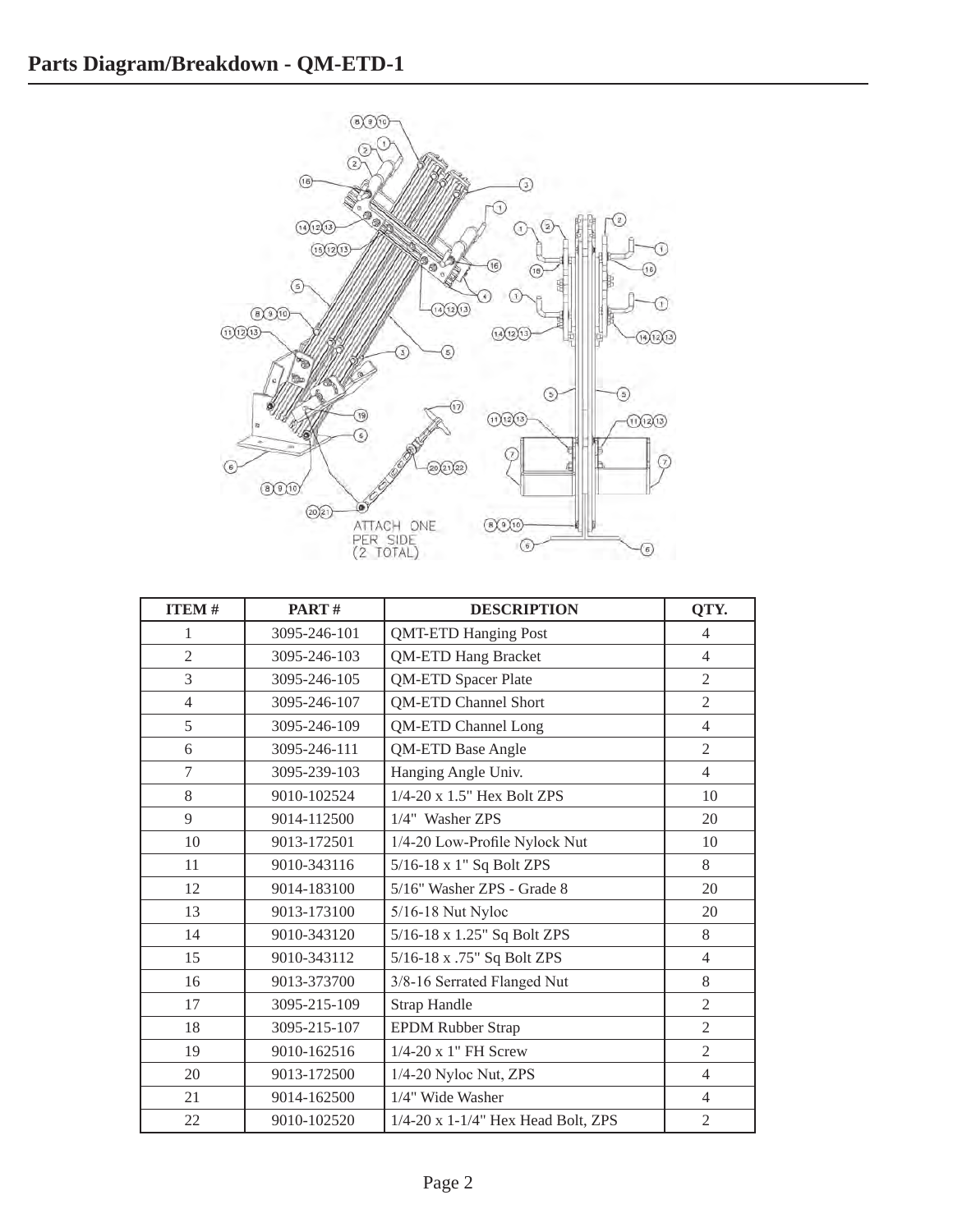## **Adjustment Instructions:**

*Note: Part numbers in parenthesis (see Page 2)*

Set-up: Adjustment is most easily accomplished with the QM-ETD-1 out of the compartment and in full upright position (as shipped).

- 1. Loosen 5/16-18 x 1" sq. bolts (11) on Hanging Angle Brackets (7). Adjust brackets until they rest flush against the blade-end of your tool. Re-tighten bolts.
- 2. Loosen 5/16-18 x .75" sq. bolts (15) on Short Channel (4). Adjust Short Channel up or down to accommodate height of your tool. Re-tighten bolts.
- 3. Loosen 5/16-18 x 1.25" hex bolts on Hang Bracket (2). Slide in or out to accommodate size and shape of tool handle. For wider handles, reverse the Hang Brackets (see below). Re-tighten bolts.



4. Adjust Rubber Strap (18) so that Strap Handle (17) grips tool handle tightly.

After both sides of bracket have been adjusted to fit desired tools, you may adjust tilt angle by removing 1/4"-20 x 1.5" hex bolts (8) and hardware on one side of the Base (6) and repositioning Long Channel (5). Re-tighten hardware via appropriate holes in Base after achieving desired tilt.

## **Mounting Instructions:**

Mount at four points using 3/8" hardware (not included).